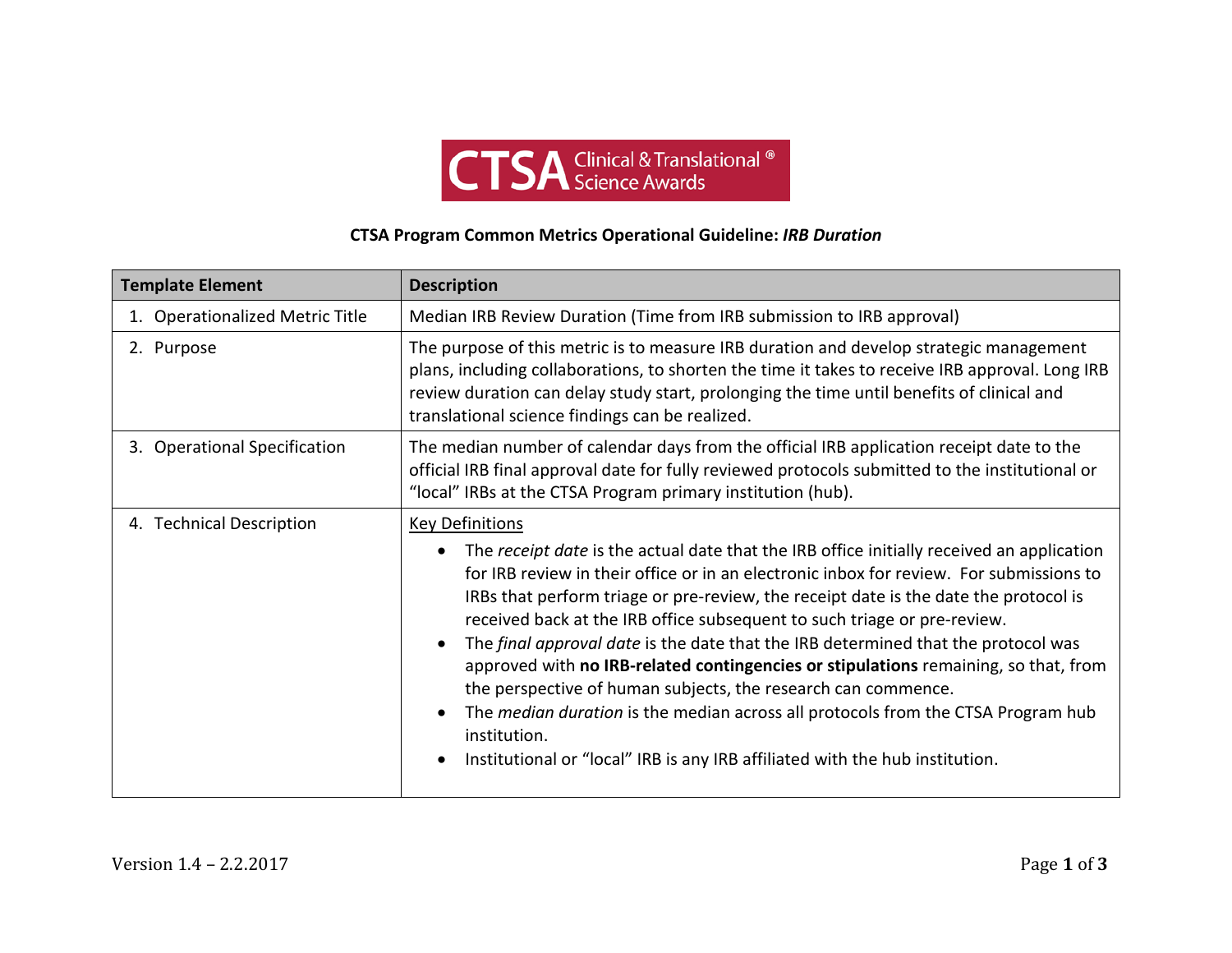| <b>Template Element</b>                                                                                                                                 | <b>Description</b>                                                                                                                                                                                                                                                                                                                                                                                                                                                                                                                                                                                                                                                                                                                                                                                                                                                                                                             |
|---------------------------------------------------------------------------------------------------------------------------------------------------------|--------------------------------------------------------------------------------------------------------------------------------------------------------------------------------------------------------------------------------------------------------------------------------------------------------------------------------------------------------------------------------------------------------------------------------------------------------------------------------------------------------------------------------------------------------------------------------------------------------------------------------------------------------------------------------------------------------------------------------------------------------------------------------------------------------------------------------------------------------------------------------------------------------------------------------|
|                                                                                                                                                         | Timeframe<br>This metric will be collected annually for all protocols approved during the previous calendar<br>year (2015).<br>Data Scope<br>All clinical research protocols reviewed by the IRB at the CTSA Program hub institution<br>serving as the institutional or "local" IRB.                                                                                                                                                                                                                                                                                                                                                                                                                                                                                                                                                                                                                                           |
| 5. Score(s), Metric Type,<br><b>Numerator and Denominator</b><br><b>Statements or Continuous</b><br>Variable Statement,<br>Inclusion/Exclusion Criteria | This metric results in one score:<br>Metric Type: Median<br>Continuous Variable Statement: The median number of calendar days from IRB submission<br>to IRB approval. For each individual protocol, the duration is the final approval date minus<br>the receipt date and is expressed in number of calendar days.<br>Inclusion Criteria for Continuous Variable: Clinical protocols (including multisite<br>$\bullet$<br>studies) that received IRB approval from a fully convened hub institution IRB during<br>the timeframe for this metric.<br>Exclusion Criteria for Continuous Variable: Protocols are excluded if they received<br>$\bullet$<br>approval from IRBs not affiliated with the hub institution, are currently under review<br>(including deferred), received exempted/expedited review, are multisite protocols<br>reviewed based on a reliance agreement, are an IRB amendment or renewal<br>application. |
| 6. Data Sources & Methods for<br><b>Data Collection</b>                                                                                                 | Data Source<br>May be IRB electronic records, manual records or a hybrid for each submitted protocol.<br>Method<br>This metric is a retrospective metric. It can be reported for the most recent timeframe and<br>can also be computed retrospectively for timeframes.                                                                                                                                                                                                                                                                                                                                                                                                                                                                                                                                                                                                                                                         |